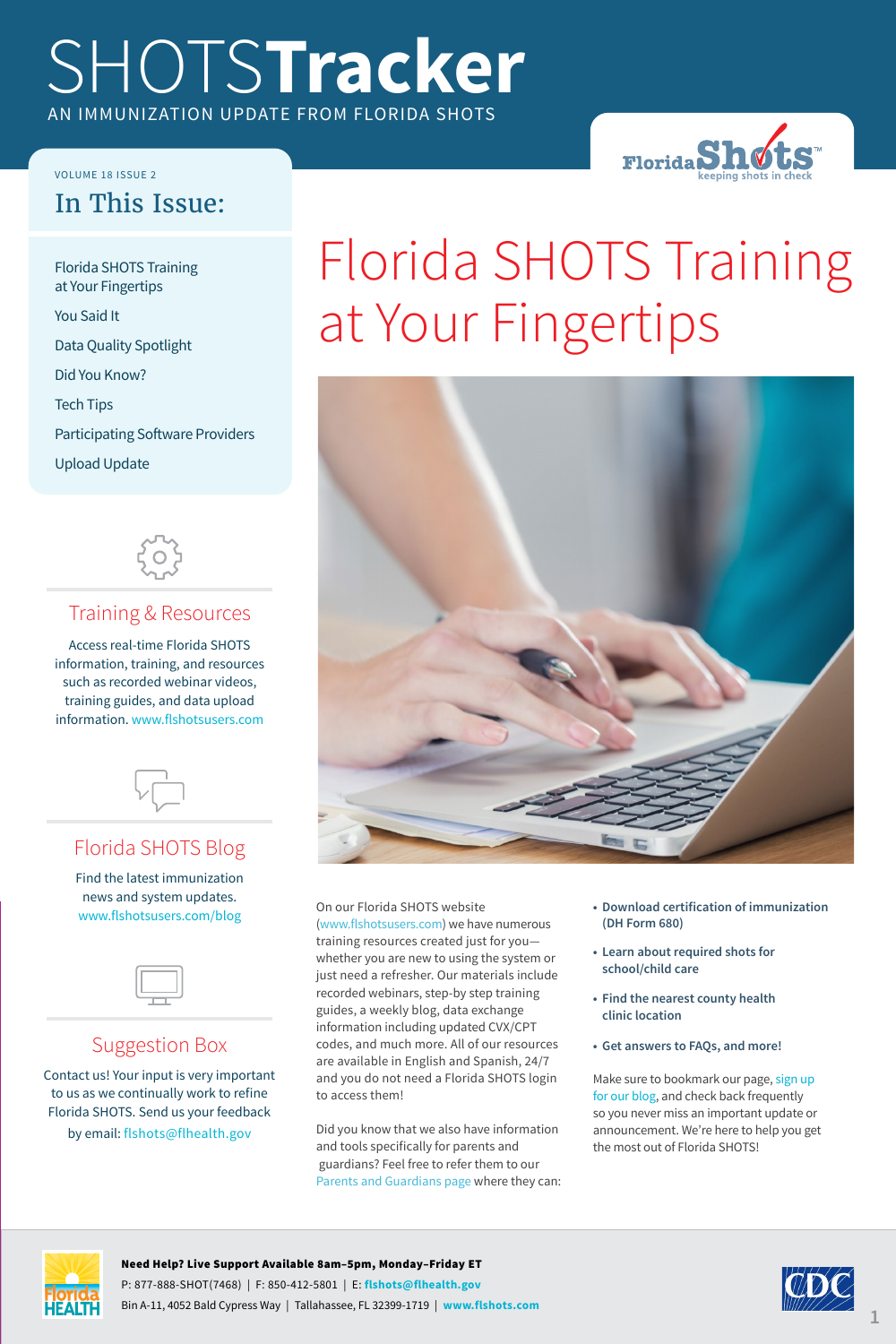# I You Said It



It's always nice to know what others who are enrolled in Florida SHOTS have to say about the program. In each issue, we share what some of our users think about the system. This interview features Claudia Tolentino, Administrator of Universal Medical Group of North Miami Beach.

**Standing from L to R: Marie Accimeus, Celeste Lescano, Claudia Tolentino, Rodney Rengifo PA.**

#### What do you think is the best feature of Florida SHOTS for your office?

In my opinion the best feature is having all of our patients' vaccines in one statewide database!

#### What do you think is the best feature of Florida SHOTS for your patients?

It is helpful that we can find information for patients who are new to us or may be missing vaccines. We also like being able to print immunization forms for school from the system.

#### How have you implemented Florida SHOTS into your daily workflow?

Every day we review vaccine records and print forms for school and daycare.

#### If another doctor's office were to call and ask you why they should enroll in Florida SHOTS, what would you say?

We would HIGHLY recommend all offices enroll in Florida SHOTS. It helps the patients and your practice.



**We're Here for You!** For more information about how you can participate, please  $\text{W}$  **We're Here for You!** call the Florida SHOTS enrollment desk at **(877) 888-SHOT**.

## **Data Quality Spotlight Data DATA UPLOAD**

If your office participates in data exchange through your EHR and are interested in 2022 value-based programs such as MIPS, MACRA, etc., be sure to complete a registration in your Florida SHOTS account. Login to Florida SHOTS and click on "**Meaningful Use**" and follow the steps for registering for Stage 3.

Once complete, you will receive a confirmation for your registration. If you met the Public Health objective, an "**Onboarded**" confirmation report is emailed at the beginning of every month.

If you have completed the steps already but have not received the "**Onboarded**" confirmation correspondence, please contact Whitney Hachem at **813-351-0213**.

Patient ethnicity, as well as other data elements, are reporting requirments **Upload Tip:** Facture Edincity, as well as other data elements, are reporting<br>per the Department of Health, Emergency Rule 64DER20-43.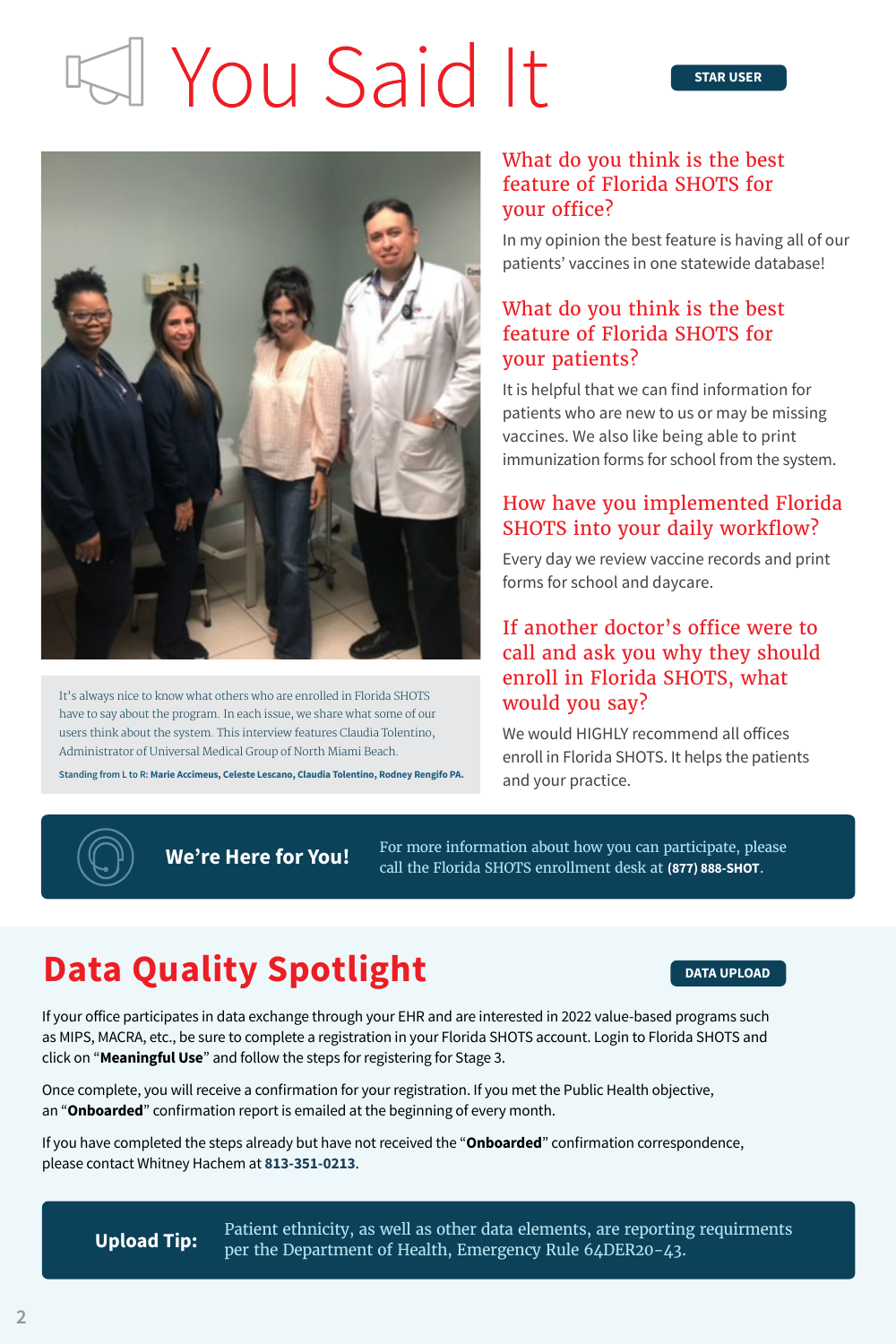# Did You Know?

From time to time, you may come across duplicate patient records in Florida SHOTS. Did you know there are a few things you can do to prevent them from ever being created?

Providing full names, up-to-date addresses, and completing as many fields as possible allows Florida SHOTS to cross-reference information and update existing records. Also, remember to click on "**Release Patient Record**" when you're done to prevent locked records and uploading errors.

# **Tech Tips**

"Sometimes parents and guardians lose their DH680 forms. Is there a way to provide additional copies of the form without them having to come back to our office?"

Yes! Healthcare providers can generate and electronically certify DH680 forms in Florida SHOTS and attach a PIN to allow parents/guardians to access the form! The form may be printed from any computer and is legal and valid in the state of Florida for admittance to schools and daycare facilities. You can access our step-by-step guide to create DH680 forms and PINs on [www.flshotsusers.com.](https://www.flshotsusers.com/)

### Participating Software Providers



These software companies have created data exchange capabilities between Florida SHOTS and their EMR, practice management, or billing software. For a definition of capabilities by certification level, see "Certified Software Providers" at [www.flshotsusers.com.](www.flshotsusers.com)

#### Platinum Providers

Advanced Data Systems (ADSC) AdvancedMD Agastha Allscripts Amazing Charts Athena Health Care Cloud CareDox Cerner Charm Health Comtron Medgen EHR Cpsi CureMD eClinicalWorks eMDs eMedical Practice Epic Experity Health GE Healthcare GlaceEMR Greenway Health Henry Schein MicroMD iPatientCare IronBridge iSalus Healthcare

Kareo McKesson Med300 MDFlow MDRhythm MDVita EHR MEDENT MedHost Medicat MEDITECH MyVax Netsmart Technologies NextGen Healthcare NovoClinical Office Practicum PCC (Physician's Computer Company) Pediatric Concierge Practice Fusion PrognoCIS PyraMED Quanum Script Management Partners (smp) Sevocity STC ImmsLink STI Computer Services TriMed Technologies

#### Gold Providers

Acrendo AdaptaMed Agility American Medical Software AMOS Andor Health Axion Health Benchmark Systems blueEHR Centriq ChartAccess CollaborateMD CompuGroup Medical Corepoint DRS Enterprise ehrTHOMAS Elation Health eMDs MDVIP Enterprise Health Falcon Physician Flatiron Focus School Software GeniusDoc GloStream

Greenway Medware Health Care Systems Hello Health InSync MD Land Meditab IMS Clinical Med+Proctor MIEweb.com ModuleMD WISE Mulesoft Anypoint Platform NCG Medical Perfect Care Office Ally OmniMD OneTouch EMR PDX Practice Choice Professional Software for Nurses, Inc. Pulse Systems Sense Crop **SOAPware** Sorrell Solutions, LLC Vipa Health Waiting Room Solutions